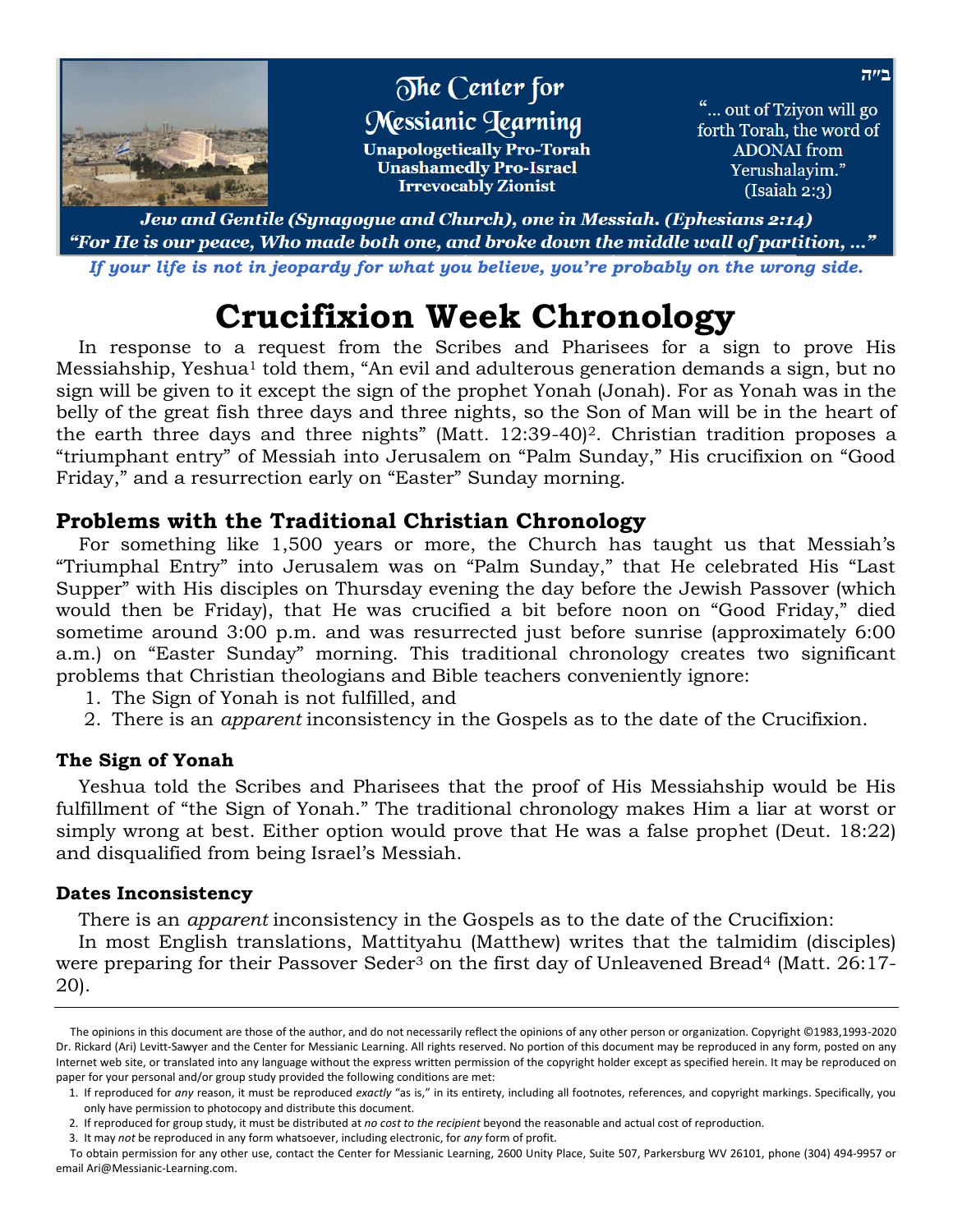Agreeing with Mattityahu, (again, in most English translations) [Mordechai](file:///D:/Documents/My%20Web%20Sites/messianic-learning.com/commentary/shliachim/gospels_acts/last_week_chronology.html) (Mark) and Lukas (Luke) both write that the Disciples were preparing their Passover Seder "on the first day of Unleavened Bread, when the Passover lamb was being sacrificed" (Mark 14:12-16, Luke 22:7-15). *This has Yeshua and His disciples violating Torah by celebrating Passover a full 24 hours too early!*

It is important to remember that it is *impossible* to translate from one language to any other without introducing the translator's interpretation based upon his preconceptions. As there are extremely few direct word equivalents between languages, the task of the translator is to select the best word from all available possibilities to convey the idea which the translator *believes* the original text is trying to convey. For example, in the phrases that we are considering here, the Greek word πρώτῃ (*prōtē*), conveys the idea of "first," "beginning," "before," "principal," or "most important." Since early in Christian tradition, it has been (incorrectly) assumed that "the Last Supper" was a Passover Seder (as I taught for over 35 years). Being unfamiliar with either Torah or Jewish tradition, the Christian translators did not understand that it is *impossible* to celebrate a Passover Seder a full 24 hours *before* the Passover lamb is sacrificed. So they translated πρώτη as "first" instead of "before."

The first phrase in Matthew 26:17, echoed in Mark 14:12 and Luke 22:7, "Τῆ πρώτη τῶν ἀζύμων (*Te prote ton azymon*)" translates literally as "the first the matzah" or "the before the matzah." Since this literal translation isn't good English, the writers may have intended to convey the thought of "the *first day* of Unleavened Bread." However, an equally valid understanding is "*before* the Feast of Unleavened Bread." This could then be paraphrased as "at the beginning of the preparation for the Feast of Unleavened Bread" to provide a better understanding of what was happening.

Now on the first day of *before* Unleavened Bread the disciples came to Jesus and asked,

"Where do You want us to prepare for You to eat the Passover?" (Matt 26:17)

On the first day of Before Unleavened Bread, when the Passover lamb was being would

be sacrificed, His disciples said to Him, "Where do You want us to go and prepare for You to eat the Passover?" (Mark 14:12)

Then came the first day of Before Unleavened Bread came, on which when the Passover lamb had to be sacrificed. (Luke 22:7)

Remember that on the Hebrew calendar, the day begins and ends at sunset, not midnight. Passover occurs *at twilight* on the 14th of Aviv (Nisan) (Leviticus 23:5); thus, the Day of Preparation falls from sunset on the 13th of Aviv until sunset on the 14th of Aviv. The first day of Unleavened Bread is the 15th of Aviv (beginning at sunset the evening of the 14th of Avav), *after* the lambs have been sacrificed on the 14th of Aviv. Yeshua was arrested after sunset at the *end* of the 13th of Aviv and the beginning of the 14th of Aviv. It was on the Day of Preparation (Aviv 14) that Yeshua was taken before Pilate (John 18:28; Mark 15:1; Luke 22:66; Matthew 27:1-2), crucified at 9:00 a.m., died at 3:00 p.m., and buried just before sunset, about 6:00 pm.

Thus, the meal that Yeshua shared with his disciples (the evening before He was arrested) had to have been the evening of the 13th of Aviv, the day *prior to* the Day of Preparation. As Michael Rood points out,

The KJV inaccurately translated the Greek text concerning "the *protos* of the Feast of Unleavened Bread" as "the **first day** of the Feast of Unleavened Bread." The "first day of the feast" is the 15th day of the month of Aviv (Nisan) — which would mean that they had already missed the Passover Seder. The *protos* **— beginning of the preparations** for Unleavened Bread is the situation of which Yeshua spoke. It takes several days to prepare for the Passover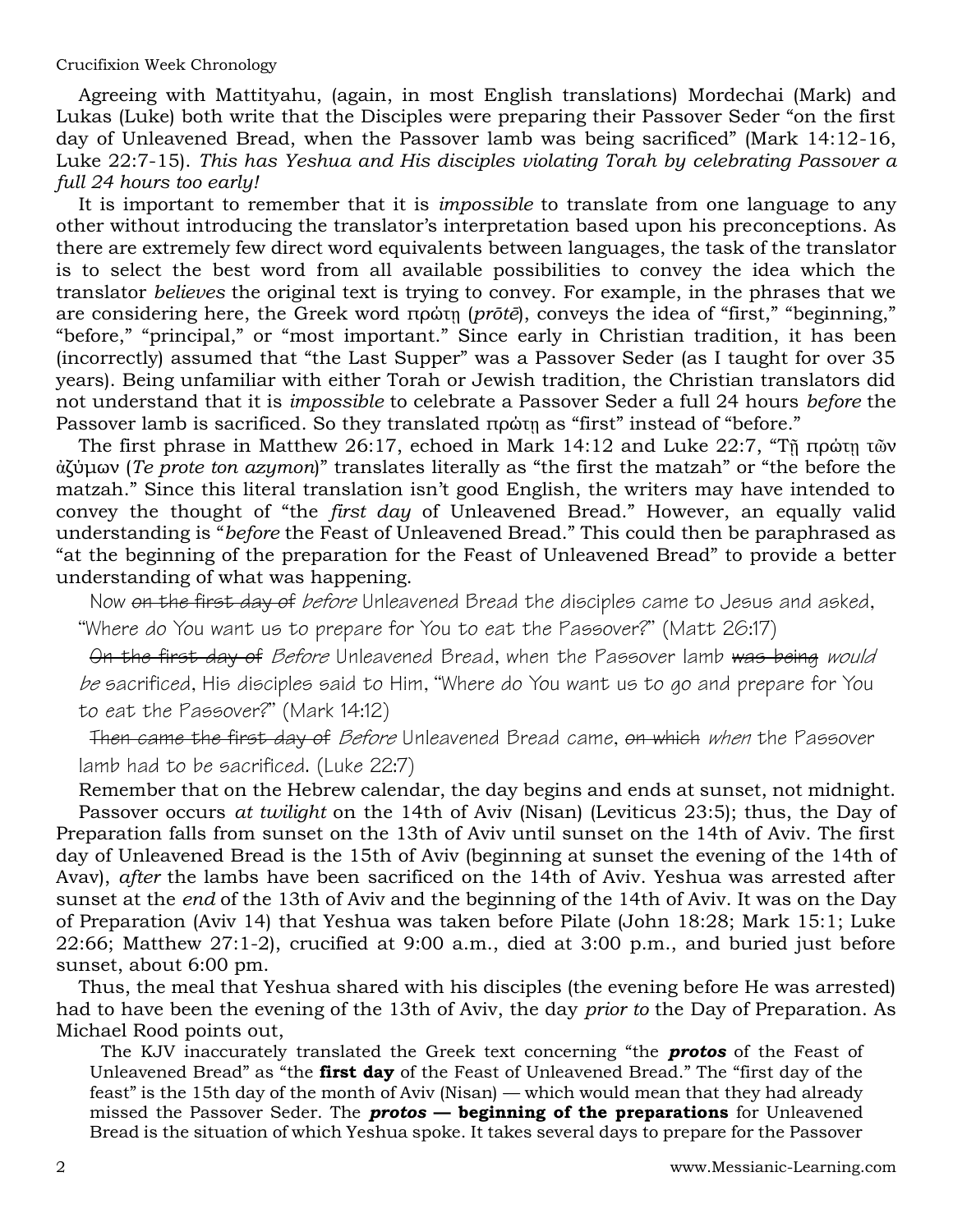Seder. The disciples were preparing for Passover at a rented townhouse in Jerusalem, rather than where they had been staying in Bethany. Bethany provided a measure of safety security for Yeshua and His disciples during the week. [Michael Rood, *[The Chronological Gospels](https://roodstore.com/collections/books-bibles)*, p. 221.]

#### **Fuzzy Math**

Yeshua said that He would fulfill the "sign of Yonah" by being in the grave for "three days and three nights." On every clock that I have ever been able to find, "three days and three nights" is a period of 72 hours, and there simply are not 72 hours between 3:00 PM on Friday and 6:00 AM on Sunday.

No matter what kind of "fuzzy math" you perform, the time between a Friday evening burial and a Sunday morning resurrection cannot possibly be more than 36 hours, exactly *half* the time required to fulfill "the sign of Yonah." If Yeshua did not *literally* and *completely* fulfill "the sign of Yonah" with a *full* three days and a *full* three nights (a total of 72 hours) in the tomb, then He either lied about it or He was wrong and is thus not qualified to be the Messiah. Since He claimed to be the Messiah, then if He is not all He claimed to be, He was a false prophet. The validity of the entire Christian and Messianic faith hinges upon whether He *literally* fulfilled "the sign of Yonah." One would think that the Church might consider this to be a significant problem.

#### **The Source of the Traditional Chronology**

The Church's traditional chronology relies *totally* upon Roman Catholic tradition and conveniently chooses to ignore *both* Jewish history *and* the Biblical record. It is this writer's opinion (and *only* an opinion, with which you are certainly at liberty to disagree) that this erroneous chronology is the direct result of Constantine's outlawing of all Jewish practices, especially the Passover observance, in the new "Church" that he created sometime between 311 and 325 CE.<sup>5</sup>

The tradition that sets "Good Friday" as the day of crucifixion is based on ignorance of Hebrew tradition. It assumes that the Shabbat (Sabbath) referred to in [Mark 15:42](http://www.biblestudytools.com/cjb/mark/15-42.html) was the seventh-day Shabbat (Saturday). The translators and interpreters did not understand that *every* Jewish Holy Day is a Shabbat, and the Shabbat referred to in verse 42 was not a Saturday, but the first day of Unleavened Bread, the 15th of Nisan. The first and eighth day of Unleavened Bread are both "high" Shabbats. Passover is less than an hour in duration and occurs "at twilight" (which is defined as the period just after sunset but before total darkness) on the 14th of Nisan according to [Leviticus 23:5-6.](http://www.biblestudytools.com/cjb/leviticus/passage/?q=leviticus+23:5-6)

In the first month, on the fourteenth day of the month, between sundown and complete darkness, comes Pesach [Passover] for ADONAI. On the fifteenth day of the same month is the festival of matzah [unleavened bread]; for seven days you are to eat matzah. (Lev 23:4-5, CJB)

So, during the ten days that included Yeshua's crucifixion and resurrection there were *five* sabbaths: the day of Passover was a sabbath, the first and last days of the Feast of Unleavened Bread were both sabbaths, First Fruits was a sabbath, and there was also the regularly weekly seventh-day Shabbat.

| .              |              |               |  |
|----------------|--------------|---------------|--|
| Friday 3:00 pm | Not in the   | Yeshua dies   |  |
|                | grave any    | Yeshua buried |  |
| Friday 6:00 pm | part of this | just before   |  |
|                | dav          | sunset        |  |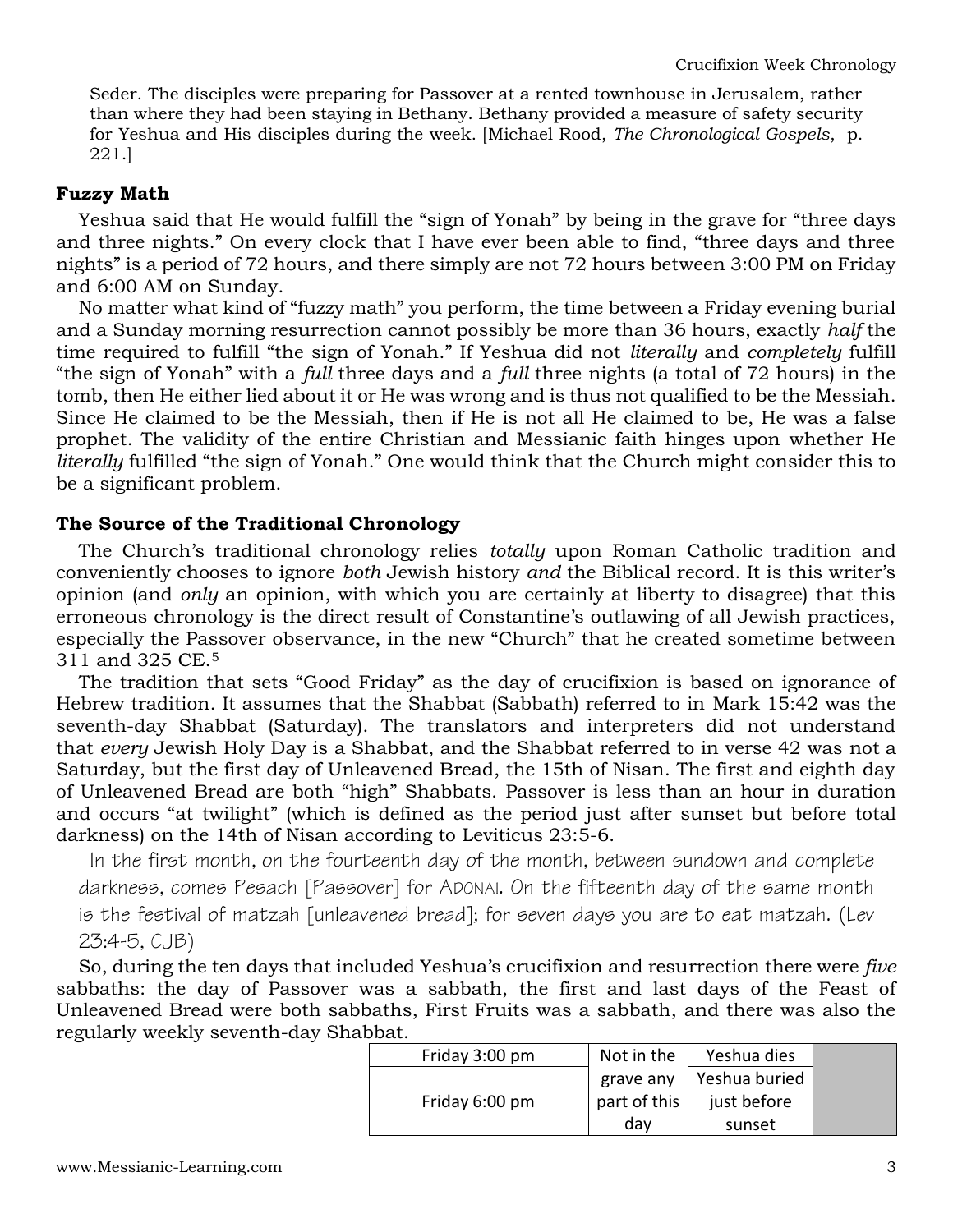As I was taught in seminary (and as I taught for many years), the Church historically justifies this discrepancy by (incorrectly) proposing that "on the Jewish calendar, any portion of a day is counted as a full day and any portion of a night is considered a full night."

Even if this were true (and it

| Friday 6:00pm-midnight   |              |              |          |
|--------------------------|--------------|--------------|----------|
| Saturday midnight-6:00am | Night one    | In the       | 24 hours |
| Saturday 6:00 am-6:00pm  | Day one      |              |          |
| Saturday 6:00-midnight   |              | grave        |          |
| Sunday midnight-6:00am   | Night two    |              | 12 hours |
|                          | Not in the   |              |          |
|                          | grave any    | Resurrection |          |
| Sunday 6:00 am           | part of this | at sunrise   |          |
|                          | day          |              |          |

simply is *not*), between His burial at 6:00 PM on Friday and a resurrection at 6:00 AM on Sunday there are 36 (not 72) hours, and only two nights: Friday night and Saturday night. No matter how you trim and whittle, you can get no more than one full day and two nights; it is *mathematically impossible* to cram three days and three nights, or even any *portions* of three days *and* three nights, into 36 hours. Only when you ignore the Hebrew calendar that the Bible uses and forcibly apply the Gregorian calendar that the Church uses do you have part of Friday, all of Saturday, and part of Sunday; you may have part of three days, but you do *not* have part of three days *and* part of three nights.

So how can we resolve this problem? I encourage you to be good Bereans and look up all these Scripture references in your Bible and see what the Word *actually* says. *What I say or think is totally unimportant*; be concerned *only* with what Ruach HaKodesh (the Holy Spirit) says through the Shliachim (Apostles).

#### **Three Things We Can Know with Absolute Certainly**

- 1. Yeshua was totally and absolutely Torah-observant, the only Person who ever lived who was able to do so. He was, in fact, the "Living Torah." He simply would not — could not — violate the Passover. To do so would make him "a sinner," an unsuitable sacrifice for our redemption, and ineligible to be the Messiah.
- 2. If Yeshua lied (or was wrong) about how long He would be in the tomb, then He was a false prophet, and not the Messiah. So, if He said that He would prove that He is the Messiah by fulfilling "the Sign of Yonah" — by being in the earth for three days and three nights — then He was in the tomb literally for 72 hours.
- 3. The Scriptures are always correct! When Scripture "disagrees" with Scripture, or when the Scriptures are "wrong," it is we who have arrived at the wrong interpretation, or there is a faulty translation from the original autograph (the original parchment that was handwritten by the Apostle or his scribe).

With those three working pre-suppositions, we have an interesting challenge in unraveling the chronology of the crucifixion week.

#### **The Facts as We Know Them**

The LORD said to Moses and Aaron in the land of Egypt: "This month [Aviv or Nisan] is to be the beginning of months for you; it is the first month of your year. Tell the whole community of Israel that on the tenth day of this month they must each select an animal of the flock according to [their] fathers' households, one animal per household. If the household is too small for a [whole] animal, that person and the neighbor nearest his house are to select one based on the combined number of people; you should apportion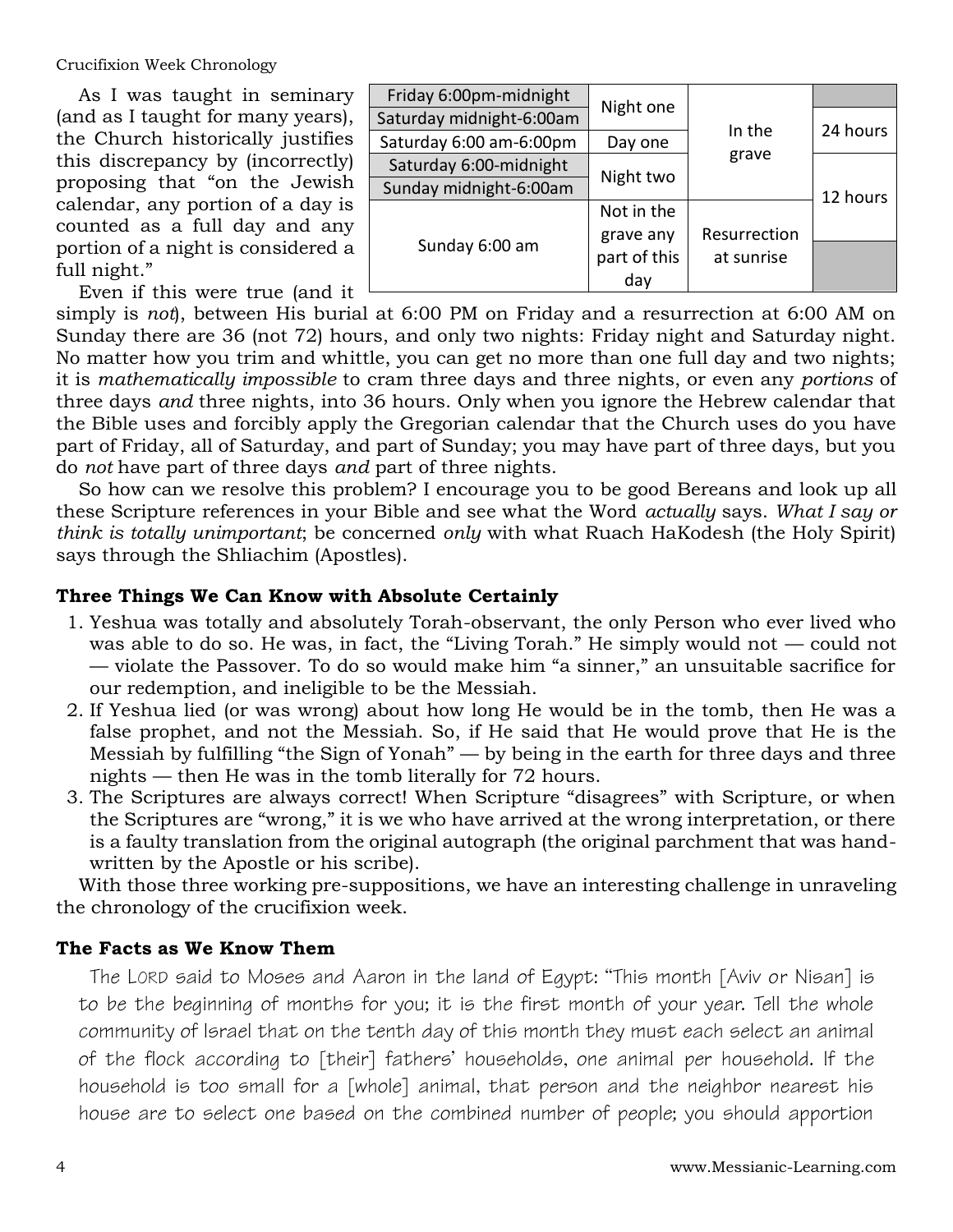the animal according to what each persona will eat. You must have an unblemished animal, a year-old male; you may take it from either the sheep or the goats. You are to keep it until the fourteenth day of this month; then the whole assembly of the community of Israel will slaughter the animals at twilight." (Exod. 12:1-6)

These are the LORD's appointed times, the sacred assemblies you are to proclaim at their appointed times. The Passover to the LORD comes in the first month, at twilight on the fourteenth day of the month. The Festival of Unleavened Bread to the LORD is on the fifteenth day of the same month. For seven days you must eat unleavened bread. On the first day you are to hold a sacred assembly; you are not to do any daily work. You are to present a fire offering to the LORD for seven days. On the seventh day there will be a sacred assembly; you must not do any daily work. (Lev. 23:4-8)

- 1. Passover was given to Israel (and to those *goyim<sup>6</sup>* who have either converted or otherwise attached themselves to Israel) as a foreshadow of Messiah's atoning sacrifice.
- 2. Passover is on 14th day of Nisan (formerly called Aviv), and the lamb is to be slain "at twilight" (literally, "between the evenings" or "between sundown and complete darkness" as the Complete Jewish Version translates it). (Exod. 12:6; Lev. 23:5) From at least the Second Temple Period, "twilight" has been considered the time between approximately 3:00 pm and sunset.
- 3. The Passover Lamb is to be brought into the house on the 10th day of Nisan for extensive examination until the 14th of Nisan. (Exod. 12:3)
- 4. To fulfill the prophetic picture of Passover, Messiah had to enter Jerusalem and the Temple (be taken into the "House" — a Hebrew appellation for the Temple, from "My house shall be called a house of prayer") on Nisan (Aviv) 10 (on no other day) and be killed "between the evenings" on Nisan (Aviv) 14 (on no other day).
- 5. The "sign of Yonah" was to be literally fulfilled: As Yonah was "in the belly of the fish" for three days and three nights (72 hours, Jonah 1:17), so Messiah was to be "in the heart of the earth" for three days and three nights (72 hours, Matthew 12:39-41). [Sorry, but that "any part of a day counts as a whole day" theory just won't fly. "Three days and three nights" is English for a Hebrew phrase which means … "three days and three nights."]
- 6. First Fruits was literally fulfilled by the Resurrection (1Cor. 15:20,23), and therefore had to occur on the Day of First Fruits. But the current Jewish Yom HaBikkurim (the Day of First Fruits) is the first day of Shavuot (Exod. 34:22), also called Pentecost, seven weeks after Passover. However, there are two "First Fruits," the barley first fruits and the wheat first fruits. Barley, the Spring "First Fruits" is the first of the winter planting to be harvested in Spring (Lev. 23:9-10); wheat isn't harvested until the summer "First Fruits" almost two months later (Exod. 34:22). [Modern Judaism only recognizes the second "First Fruits," and my personal belief is that they do so because to acknowledge the early "First Fruits" they would have to deal with Yeshua's fulfillment of that foreshadowing. Ignoring the early "First Fruits" eliminates that problem for them.]
- 7. (See "[The Hebrew Calendar](file:///D:/Documents/My%20Web%20Sites/messianic-learning.com/commentary/shliachim/gospels_acts/last_week_chronology.html%23HebrewCalendar)" at the end of this article.) On the Hebrew calendar, the day begins and ends at sunset, not at midnight ["God called the light day, and the darkness He called night. And there was evening and there was morning, one day." (Genesis 1:5, NASB)]. On Nisan 13 and 14 (early spring), sunset occurs at approximately 6:30 (give or take a few minutes).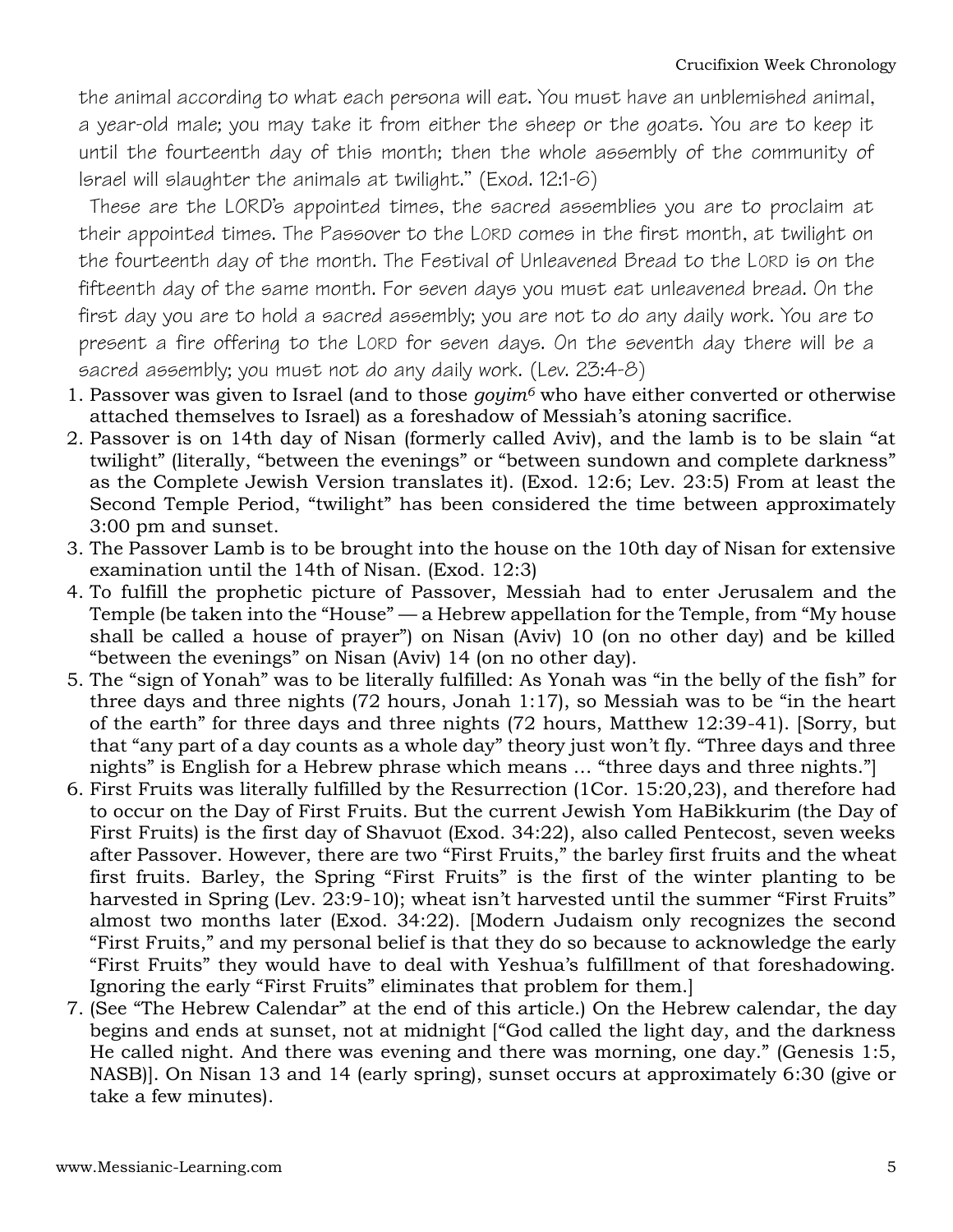- 8. The three Synoptic Gospels are incorrectly assumed to say that Messiah's last meal before He died was a Passover Seder (Matthew 26:17-20; Mark 14:12-16; Luke 22:7-12), which Torah requires to be prepared late in the afternoon and early evening (before sunset) of Nisan 14 and eaten during the first hours of Nisan 15; yet his "trial" before Pilate occurred the next day on "the Day of Preparation," which is the day before the Passover Seder, or Nisan 14. Moreover, John 18:28 tells us that the members of the Sanhedrin who were accusing Him "did not enter into the Praetorium so that they would not be defiled but might eat the Passover." Thus, the last meal was clearly *not* eaten on Passover ans was *not* a Passover Seder. A careful reading of the text indicates that the disciples were concerned with preparation for the Passover Seder which would occur the evening of the 14th of Aviv, the day after their final meal with Yeshya.
- 9. Yeshua was in Bethany six days before Passover ("Six days before the Passover, Jesus came to Bethany where Lazarus was, the one Jesus had raised from the dead." — John 12:1) Six days before Nisan 14 would be Nisan 8.

The members of the priesthood who attended His "trial" before Pilate did not want to enter the building to avoid being "defiled" and disqualified for eating Passover after sunset that evening (which would have been the first hour of Nisan 15).

Then they took Jesus from Caiaphas to the governor's headquarters. It was early morning. They did not enter the headquarters themselves; otherwise they would be defiled and unable to eat the Passover. (John 18:28)

So, the Sadducees ate their Passover on "the first day of Unleavened Bread," Nisan 15.

Since the Scriptures must be without error in the original autographs, we can only assume that between the time that the Synoptics were first written in Hebrew<sup>7</sup> then translated into Greek, and then into Latin, and then into English, there had to have occurred an error in translation, probably due to ignorance of the Hebrew method of keeping time. The Greek word προτος (*protos*) that is translated as "first" in Matthew and Mark is three other times in the NAS translated as "before" — the word "first" does not appear in the Greek text of Luke. We may therefore safely assume that the original autographs said, "… *before* the day of Unleavened Bread."

There is one other possibility that I really hesitate to present: the three verses from the Synoptics may possibly have been *deliberately* altered by the Roman Church to support their "Good Friday" tradition.

## **The Known Facts Present Challenges to be Resolved**

- 1. If the crucifixion occurred on "Good Friday" and the Resurrection occurred just before dawn on "Easter Sunday morning" there is no possible way to account for "the Sign of Yonah." Assuming Yeshua died shortly after 3:00 pm and was buried before the onset of the weekly Sabbath shortly before 6:30 pm, there is an absolute maximum of only 39 hours between His death and resurrection. Therefore, this interpretation must be discarded as intellectually untenable.
- 2. The Synoptic Gospels in most English translations (Matt. 26:17, Mark 14:12, and Luke 22:7 — you are looking up all these Scripture references, aren't you?) all say that the Talmidim (Disciples) prepared "the Passover" on "the first day of Unleavened Bread on which the Passover lamb had to be sacrificed." This presents a serious problem with the English translation, because Leviticus 23:5-6 clearly says that Passover (the time when the lamb is sacrificed) is on the 14th of the month and the first day of Unleavened Bread is the 15th of the month — the day after Passover. It is simply impossible that the Jewish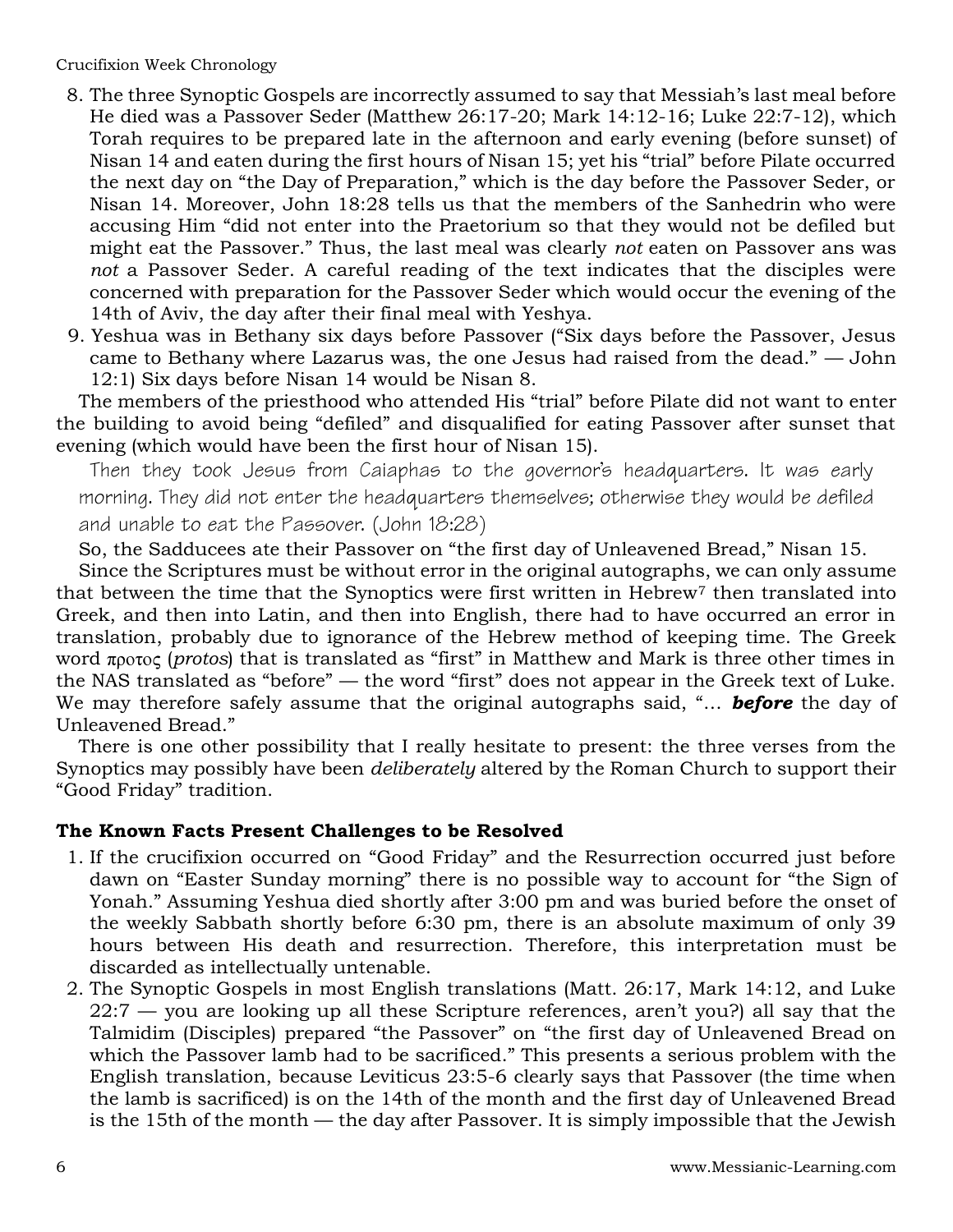Rabbis Mattityahu, Mordechai, and Lukas — who lived in strict obedience to Torah — all wrote in their original autographs that the final meal that Yeshua shared with His disciples was a "Passover" eaten on "the first day of Unleavened Bread," nearly 24 hours before the Torah requires the sacrifice to be performed. Immediately above, we asserted that the true original text should be translated "… *before* the day of Unleavened Bread," and this conflict with the English text almost surely proves that point.

- 3. To fulfill the prophetic sign of the Passover, it was essential that Messiah die at *exactly* the time that the Passover Lamb was being sacrificed in the Temple! If the Talmidim prepared "the Passover" on "the first day of Unleavened Bread on which the Passover lamb had to be sacrificed," and they ate the Passover Seder that evening shortly after sunset, how is it possible for their Paschal lambs to have been sacrificed 24 hours before those which were being sacrificed at exactly the time that Yeshua died? Thus, again we see that their meal was clearly *not* the Passover Seder.
- 4. The Sanhedrin "took Jesus from Caiaphas to the governor's headquarters. It was early morning. They did not enter the headquarters themselves; otherwise, they would be defiled and unable to eat the Passover." (John 18:28). They were the leading priests of the Temple, and they did not enter the Praetorium because it was the Day of Preparation for the Passover, which would begin at sunset that evening.
- 5. The First Fruits was calculated as the day after the seventh-day Sabbath (the first day of the week) that comes after Passover.

"On the first day [of Unleavened Bread] you are to hold a sacred assembly; you are not to do any daily work. You are to present a fire offering to the LORD for seven days. On the seventh day [of Unleavened Bread] there will be a sacred assembly; you must not do any daily work." The LORD spoke to Moses: "Speak to the Israelites and tell them: When you enter the land I am giving you and reap its harvest, you are to bring the first sheaf of your harvest to the priest. He will wave the sheaf before the LORD so that you may be accepted; the priest is to wave it on the day after the Sabbath. [\(Lev. 23:7-11\)](http://www.biblestudytools.com/csb/leviticus/passage/?q=leviticus+23:7-11)

The Pharisees, however, apparently held that "the sabbath" referred to in Lev. 23:11 was the seventh-day Sabbath after Passover, and they celebrated "First Fruits" 50 days later as the first day of Shavuot, or Pentecost (Exod. 34:22). [Modern Judaism has survived from the sect of the Pharisees; the Sadducees "died out" after the Temple was destroyed in 70 C.E.; with no Temple, they had no reason to exist.] But in order for Yeshua to have been resurrected in fulfillment of First Fruits, the true First Fruits of the resurrection had to be the first day of the week following Passover.

## **Hebrew Day-Names**

The day-names on the ancient Hebrew calendar were in relation to Shabbat (not names in honor of pagan "gods," as is our western calendar)[\[GN\]](file:///D:/Documents/My%20Web%20Sites/messianic-learning.com/commentary/global_notes.html%23DayNames):

- *First Day of the Week*: After Havdalah<sup>8</sup> (approximately an hour after sunset) Saturday night until sunset Sunday night.
- *Second Day of the Week*: Sunday sunset to Monday sunset.
- *Third Day of the Week*: Monday sunset to Tuesday sunset.
- *Third Day Toward Shabbat*: Tuesday sunset to Wednesday sunset.
- *Second Day Toward Shabbat*: Wednesday sunset to Thursday sunset.
- *Erev Shabbat*: Thursday sunset to Friday sunset.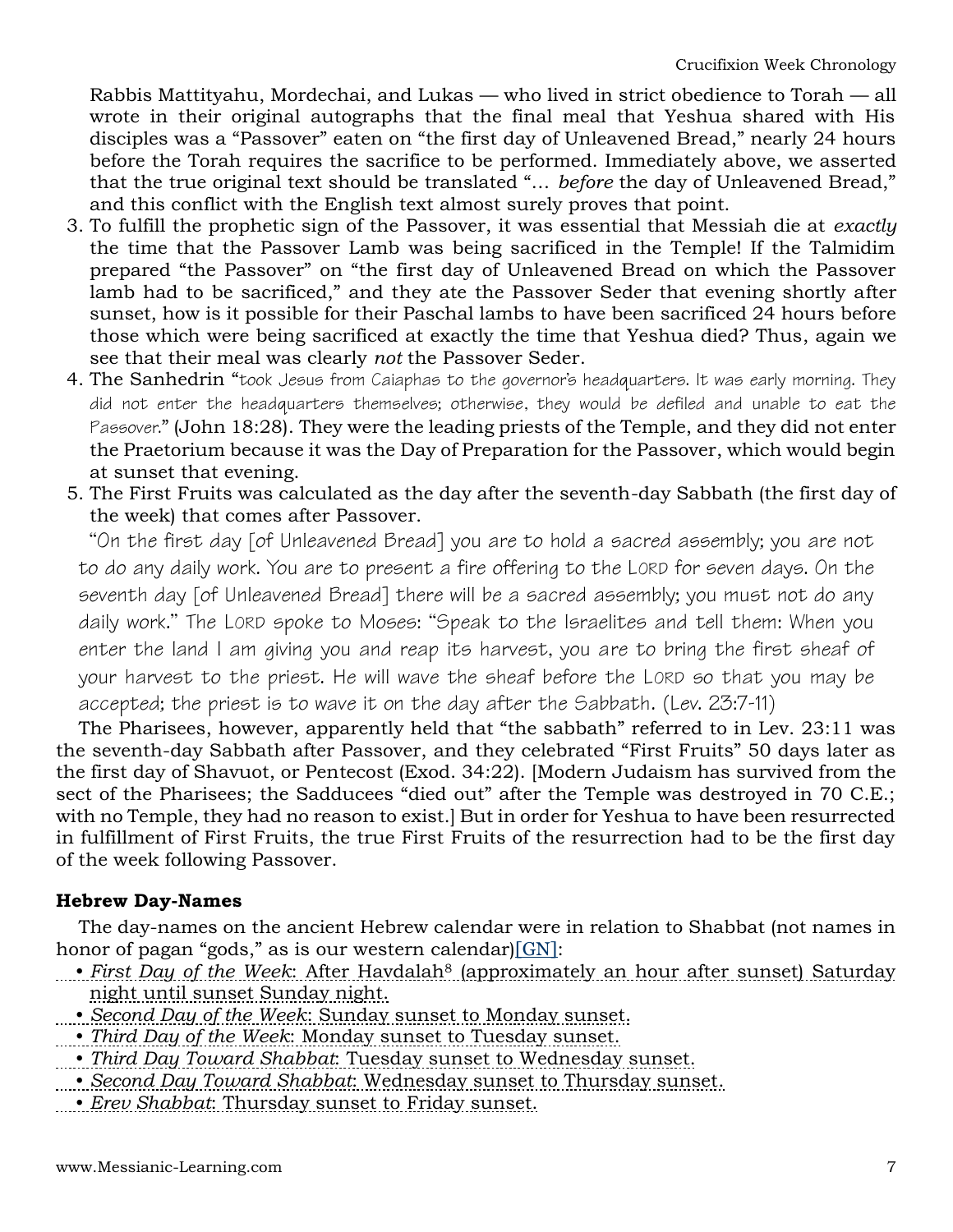• *Shabbat*: Friday sunset until three stars can be seen on Saturday evening. This makes the weekly Shabbat just short of 25 hours long.

#### **So Here is My Interpretation<sup>9</sup>**

Based on the known facts, I developed the following chronology of the crucifixion/ resurrection week. It is critical to remember, however, that on the Hebrew calendar, the day begins and ends at *sunset*, not midnight. The shaded cells in the table indicate nighttime.

| <b>Hebrew</b><br><b>Date</b>  | Gregorian<br><b>Date</b> | <b>Activity</b>                                                                                                                                                                                                                                                                                                                                                                                                                                                                                                                                                                                                                                                                                                                                                  |
|-------------------------------|--------------------------|------------------------------------------------------------------------------------------------------------------------------------------------------------------------------------------------------------------------------------------------------------------------------------------------------------------------------------------------------------------------------------------------------------------------------------------------------------------------------------------------------------------------------------------------------------------------------------------------------------------------------------------------------------------------------------------------------------------------------------------------------------------|
| 10 Aviv<br>(Nisan)<br>4028 FC | Friday,<br>23 April 28   | Dinner at Shimon's home in Bethany; Miryam anoints Yeshua for burial                                                                                                                                                                                                                                                                                                                                                                                                                                                                                                                                                                                                                                                                                             |
| <b>Shabbat</b><br>10 Aviv     | Saturday,<br>24 April 28 | Because the Torah requires the Paschal (Passover) Lamb to be "taken<br>into the house" on Aviv 10 (Ex 12:2-3), contrary to the Christian "Palm<br>Sunday" tradition, Messiah's "Triumphal Entry" into Jerusalem occurs on<br>Shabbat (Saturday), the tenth of Aviv, not on Sunday (Mt 21:1-10; Mk<br>11:1-10; Lk 19:29-38). The Paschal Lamb is taken into the "House"<br>(remember, this is a Hebrew euphemism for the Temple, which Yeshua<br>referred to as "my Father's House") where He is carefully observed for<br>defects by both the priesthood and the people until the 14th day of the<br>month. Yeshua spends the afternoon of the 10th, then the 11th, 12th,<br>13th, and 14th of Nisan in the Temple being "examined" for any spiritual<br>defect. |
| 11 Aviv                       |                          | Yeshua returns to Bethany for the night                                                                                                                                                                                                                                                                                                                                                                                                                                                                                                                                                                                                                                                                                                                          |
| 11 Aviv                       | Sunday,<br>25 April 28   | Yeshua curses a fig tree (Matt 21: 18-19; Mark 11:12-15)<br>Yeshua cleanses the Temple (Mt 21:12-14; Mk 11:15-19; Lk 19:45-46)                                                                                                                                                                                                                                                                                                                                                                                                                                                                                                                                                                                                                                   |
| 12 Aviv                       |                          | Yeshua returns to Bethany for the night                                                                                                                                                                                                                                                                                                                                                                                                                                                                                                                                                                                                                                                                                                                          |
| 12 Aviv                       | Monday,<br>26 April 28   | The disciples see the withered fig tree (Mt 21:19-22; Mk 11:20-26)<br>Yeshua spends the day teaching in the Temple<br>"The Lamb" is inspected by the religious authorities:<br>• By the Pharisees (Mt 22:15-22; Mk 12:13-17; Lk 20:20-26)<br>. By the Sadducees (Mt 22:23-33; Mk 12:18-27; Lk 20:27-39)<br>• By the Torah-teachers (Scribes) (Mt 22:34-40; Mk 12:29-34: Lk 20:40)<br>Yeshua prophesies the destruction of the Temple (Mt 24:1-2; Mk 13:1-2;<br>Lk 21:5-6)                                                                                                                                                                                                                                                                                        |
| 13 Aviv                       |                          | Yeshua returns to Bethany for the night                                                                                                                                                                                                                                                                                                                                                                                                                                                                                                                                                                                                                                                                                                                          |
| 13 Aviv                       | Tuesday,<br>27 April 28  | Y'hudah agrees to betray Yeshua (Mt 26:14-16; Mk 14:10-11; Lk 22:3-6)<br>The disciples begin the process of preparing for Passover                                                                                                                                                                                                                                                                                                                                                                                                                                                                                                                                                                                                                               |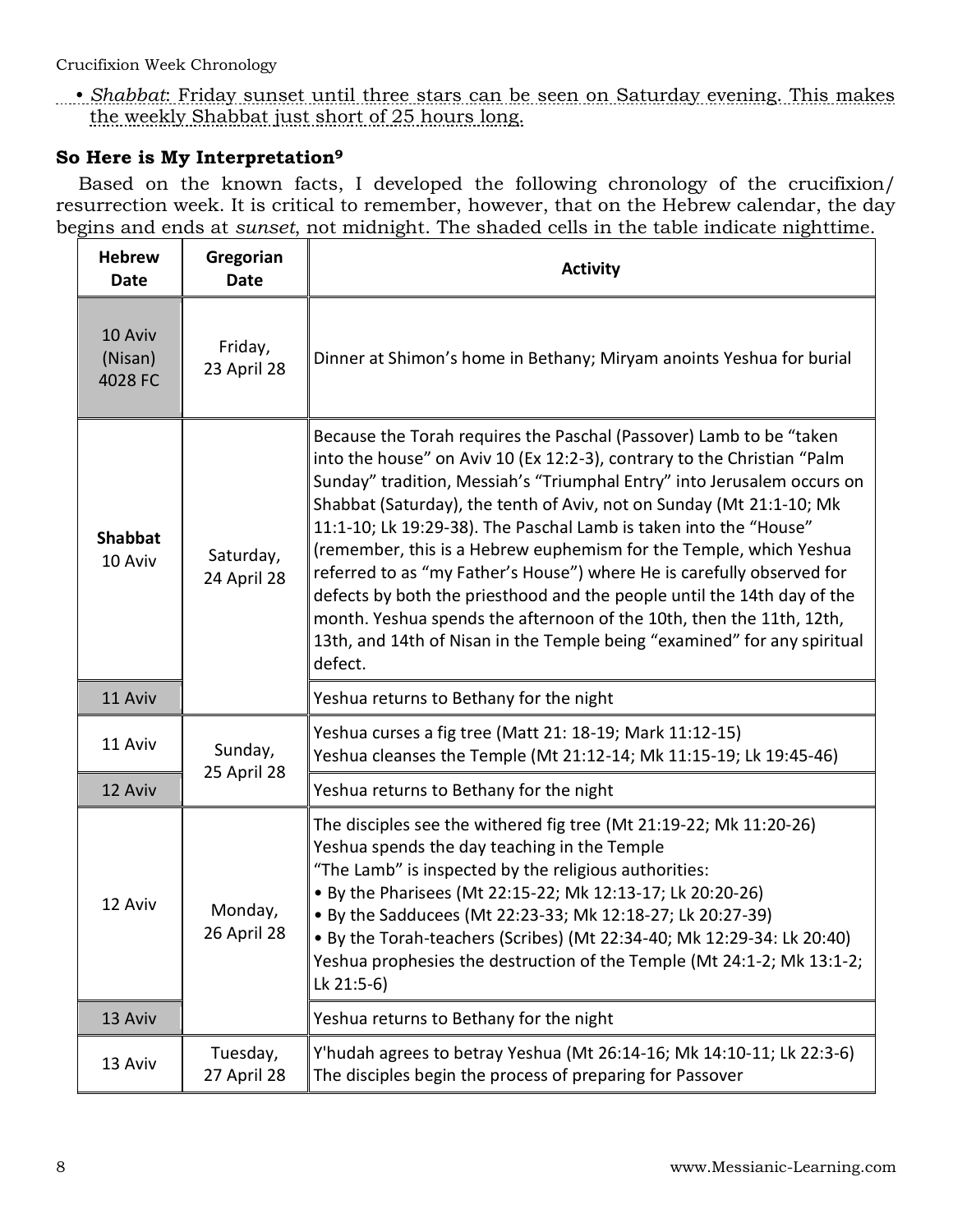| <b>Hebrew</b><br><b>Date</b>                            | Gregorian<br><b>Date</b>                                                                                                                           | <b>Activity</b>                                                                                                                                                                                                                                                                                                                                                                                                                                                                                                                                                                                                                                                                                                                                                                                                                                                                                                                                                                                                                                                                          |
|---------------------------------------------------------|----------------------------------------------------------------------------------------------------------------------------------------------------|------------------------------------------------------------------------------------------------------------------------------------------------------------------------------------------------------------------------------------------------------------------------------------------------------------------------------------------------------------------------------------------------------------------------------------------------------------------------------------------------------------------------------------------------------------------------------------------------------------------------------------------------------------------------------------------------------------------------------------------------------------------------------------------------------------------------------------------------------------------------------------------------------------------------------------------------------------------------------------------------------------------------------------------------------------------------------------------|
| 14 Aviv                                                 |                                                                                                                                                    | 6:30-10:30 pm: Yeshua and the disciples eat the "Last Supper"<br>9:00 pm: Y'hudah leaves to betray Yeshua<br>10:30-11:30 pm: Yeshua prays in the garden while the Talmidim sleep<br>11:30 pm: Yeshua is arrested in the garden by an entire Roman cohort -<br>according to Josephus, a contingent of between 480 and 600 highly-<br>trained soldiers - plus an unknown, but presumably quite large,<br>number of Temple guards, all of whom He knocks to the ground with His<br>words when He claims to be "The I AM."10<br>12:00-7:00 am: All night long He is "examined for defect" by the Jewish<br>Supreme Court (Sanhedrin) and no defect (fault) was found in Him. He is<br>declared an acceptable sacrifice by the Sanhedrin.                                                                                                                                                                                                                                                                                                                                                     |
| 14 Aviv<br>Passover at<br>twilight                      | Wednesday,<br>28 April 28                                                                                                                          | 7:00 am: Early in the morning Yeshua is taken before the civil court of<br>Rome, where no defect (fault) was found in Him. He is declared an<br>acceptable sacrifice by Rome, the highest secular court in the world.<br>7:30-10:00 am: Yeshua is mocked, beaten, and scourged.<br>10:00-11:30 am: The Roman execution squad takes him to Golgotha,<br>where He is crucified sometime before noon.<br>12:00-3:00 pm: Darkness covers the land from noon until 3:00 pm (Mt<br>27:45; Mk 15:33; Lk 23:44).<br>3:00-4:00 pm: Messiah's last few human minutes. He breathes out His<br>spirit shortly after 3:00 pm, at the same exact time that the Paschal<br>Sacrifice begins in the Temple (between the evenings); the earthquake<br>tears the temple veil from top to bottom.<br>4:00-5:30 pm: The execution squad confirms His death with a spear<br>thrust. Yeshua is taken from the cross, and Yosef and Nicodemus<br>embalm Him at the tomb. The Romans seal tomb before sunset (which<br>occurs approximately 6:30 pm). Meanwhile, the women are shopping for<br>embalming spices. |
| Unleavened<br><b>Bread</b><br>begins<br>15 Aviv         |                                                                                                                                                    | First full night in the tomb                                                                                                                                                                                                                                                                                                                                                                                                                                                                                                                                                                                                                                                                                                                                                                                                                                                                                                                                                                                                                                                             |
| 15 Aviv                                                 | Thursday,                                                                                                                                          | First full day in the tomb                                                                                                                                                                                                                                                                                                                                                                                                                                                                                                                                                                                                                                                                                                                                                                                                                                                                                                                                                                                                                                                               |
| 16 Aviv                                                 | 29 April 28                                                                                                                                        | Second full night in the tomb                                                                                                                                                                                                                                                                                                                                                                                                                                                                                                                                                                                                                                                                                                                                                                                                                                                                                                                                                                                                                                                            |
| 16 Aviv                                                 | Friday,<br><b>30 April 28</b>                                                                                                                      | Second full day in the tomb                                                                                                                                                                                                                                                                                                                                                                                                                                                                                                                                                                                                                                                                                                                                                                                                                                                                                                                                                                                                                                                              |
| 17 Aviv                                                 |                                                                                                                                                    | Third full night in the tomb                                                                                                                                                                                                                                                                                                                                                                                                                                                                                                                                                                                                                                                                                                                                                                                                                                                                                                                                                                                                                                                             |
| 17 Aviv                                                 |                                                                                                                                                    | Third full day in the tomb                                                                                                                                                                                                                                                                                                                                                                                                                                                                                                                                                                                                                                                                                                                                                                                                                                                                                                                                                                                                                                                               |
| Saturday,<br><b>First Fruits</b><br>1 May 28<br>18 Aviv | 6:30-6:45 pm: The resurrection occurs almost exactly 72 hours after<br>Messiah's burial, within minutes after sunset, just as the First Day of the |                                                                                                                                                                                                                                                                                                                                                                                                                                                                                                                                                                                                                                                                                                                                                                                                                                                                                                                                                                                                                                                                                          |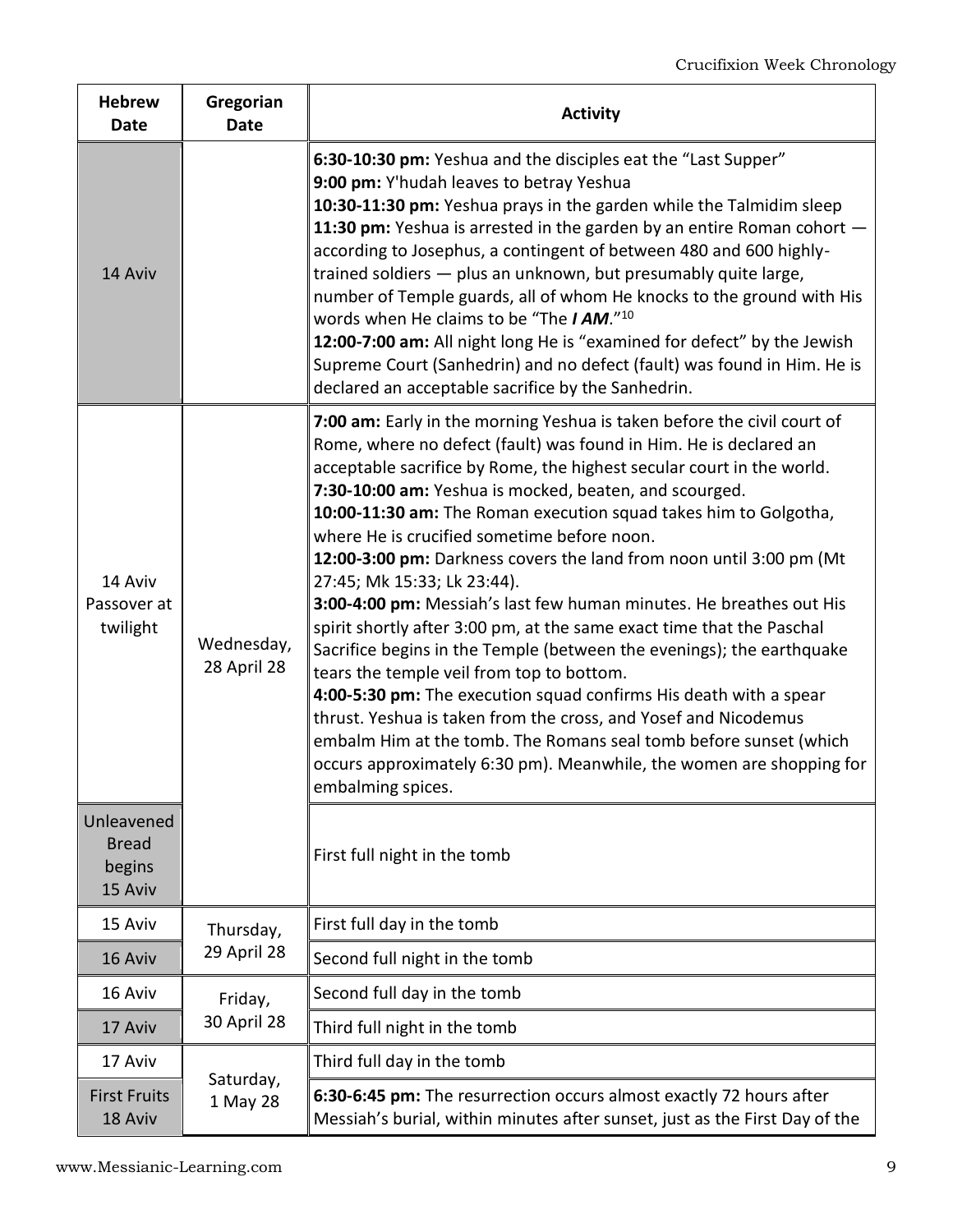| <b>Hebrew</b><br>Date | Gregorian<br>Date   | <b>Activity</b>                                                                                                                                                                                                                                                                                                                                                                                                                                                                  |  |
|-----------------------|---------------------|----------------------------------------------------------------------------------------------------------------------------------------------------------------------------------------------------------------------------------------------------------------------------------------------------------------------------------------------------------------------------------------------------------------------------------------------------------------------------------|--|
|                       |                     | Week begins. Remember that Havdalah delays the end of Shabbat by<br>almost an hour after sunset, until the first three stars can be seen.<br>Technically, for that hour, it is both Shabbat and the First Day of the<br>Week. (The "Sign of Yonah" is that Messiah will be "in the heart of the<br>earth" for three days and three nights, so the time of His Resurrection<br>needs to be calculated not from the time of His death, but rather from<br>the time of His burial.) |  |
| 18 Aviv               | Sunday,<br>2 May 28 | 6:45-7:00 am: The women arrive at the tomb at first light and discover<br>the Resurrection has occurred: the tomb is empty.<br>10:00-noon: Yeshua meets two disciples near Emmaus                                                                                                                                                                                                                                                                                                |  |
| 19 Aviv               |                     |                                                                                                                                                                                                                                                                                                                                                                                                                                                                                  |  |

This chronology resolves each of the interpretive "challenges" noted:

- 1. The "Good Friday/Easter Sunday" theory was discarded as simply intellectually untenable.
- 2. It demonstrates how Yeshua and His Talmidim ate their final meal together the night before Passover. It was *not* a Passover Seder.
- 3. It demonstrates how Yeshua literally fulfilled three key Messianic prophet pictures:
	- a. The Paschal Lamb (taken into the "House" on 10 Nisan and sacrificed on 14 Nisan)
	- b. The Sign of Yonah (a full 72 hours "in the heart of the earth")
	- c. First Fruits (the first fruits of the resurrection)

It's certainly not perfect by any means, but it agrees with *all* of Scripture and allows for a literal fulfillment of these three critical prophetic signs. In the final analysis, we must remember that the Scriptures are without error; therefore, the *apparent* inconsistency *must* be an error in our interpretation that is yet to be resolved.

# **The Hebrew Calendar**

One of the most difficult concepts to thoroughly understand when dealing with Bible chronology is that the Hebrew calendar is significantly different than the Gregorian calendar that most of the rest of the world uses.

The Hebrew calendar is a *lunisolar* calendar. That is, the months are based on the cycle of the phases of the moon, the year is based on the trip of the earth around the sun, and the day begins and ends at sunset.

Since the Hebrew lunar year is about eleven days shorter than the solar year, the Gregorian calendar and the Hebrew calendar are never completely in sync.<sup>11</sup> That is, the first day of Nisan (Nisan 1) on the Hebrew calendar will only fall on March 28 once every several years. To keep the months at least in their correct season of the year, an extra intercalary month (like a "leap month") is added every two or three years. Even then, the average Hebrew calendar year is about 6 minutes and 40 seconds longer than the mean tropical year<sup>12</sup>, so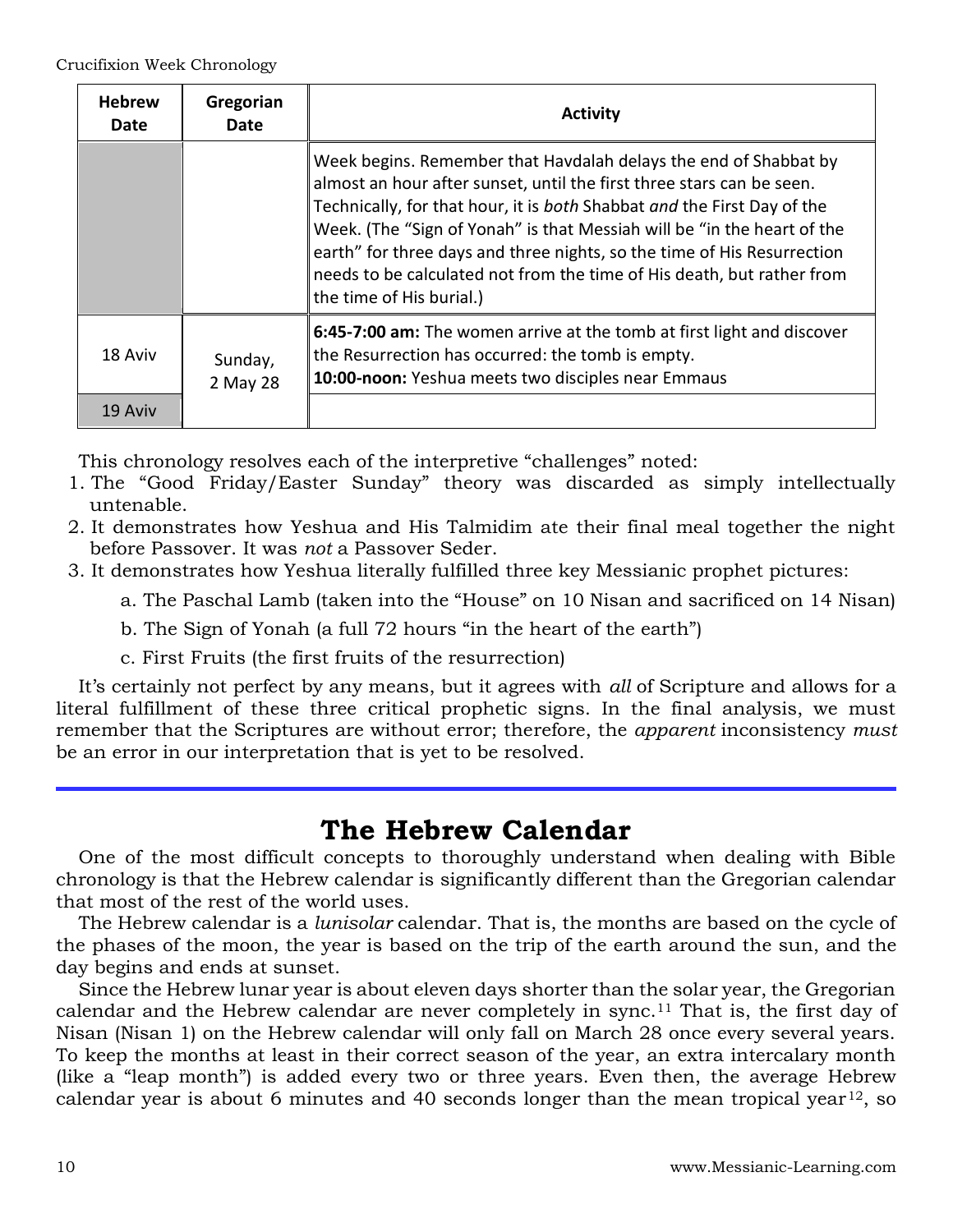that every 216 years the Hebrew calendar will fall a day behind the mean tropical year, and about every 231 years it will fall a day behind the mean Gregorian calendar year.

In the beginning God created the heavens and the earth. Now the earth was formless and empty, darkness covered the surface of the watery depths, and the Spirit of God was hovering over the surface of the waters. Then God said, "Let there be light," and there was light. God saw that the light was good, and God separated the light from the darkness. God called the light "day," and He called the darkness "night." Evening came, and then morning: the first day. (Gen. 1:1-5)

Based on the authority of the first paragraph in the Torah, the Hebrew day begins and ends at sunset, so any date on the Hebrew calendar begins at sunset the previous date on the Gregorian calendar. This picture shows Yom HaShoah (Holocaust Memorial Day). On the Gregorian calendar for the year shown in the picture, it is on Friday, Nisan 27 (or Gregorian April 6). In this example, Yom HaShoah begins at sunset Thursday evening and continues until sunset Friday evening,



and so it is celebrated on both Thursday the 5th (after sunset) and Friday the 6th (during daylight hours).<sup>13</sup>

<sup>1</sup> Out of respect toward those who are named in the Bible, I refer to them not by the names bestowed upon them by the Roman Catholic and Anglican Churches, but by their original Hebrew names, as they were known by their friends, families, and everyone who ever knew them. For most of us who speak English as our primary language, our names are important to us. In Israel — both ancient and modern — however, names are of critical importance, as they are the very definition of who the person is; that is, the name describes an important characteristic of the person and is considered the very representation of the person. When we change a Hebrew person's name, we change our understanding of who that person is. The name "Jesus" in English has no significant meaning; however, the Hebrew name "Yeshua" is of especially critical importance. In the first chapter of his biography of the Messiah, Dr. Lukas (Luke) affirms that the angel Gavri'el (Gabriel) instructed a young Hebrew maiden named Miryam (Mary) that she would become pregnant through the power of Ruach HaKodesh (the Holy Spirit) and that she was to name her son Yeshua, which is the Hebrew word for "Salvation." See Luke 1:26-35 and Matthew 1:18-25. To assist the reader, the first time I refer to a Hebrew person in this paper I will provide both their true name and the name bestowed upon them by Roman and Anglican tradition.

<sup>2</sup> Unless otherwise noted, all Scripture quotations on this page are taken from the *Holman Christian Standard Bible*®, Used by Permission HCSB ©1999,2000,2002,2003,2009 Holman Bible Publishers. *Holman Christian Standard Bible*®, Holman CSB®, and HCSB® are federally registered trademarks of Holman Bible Publishers. <sup>3</sup> The Hebrew word seder means order or arrangement and refers specifically to the "order of service" that is

followed during the ceremonial Passover meal. Thus, the entire meal is often referred to as "the Seder."

<sup>4</sup> The Biblical sequence of events for Passover is as follows: the Passover lamb is sacrificed "between the evenings" — that is, between about 3:00 p.m. and sunset — on Nisan 14, then roasted, then eaten. On the Hebrew calendar the day begins and ends at sunset (see "The Hebrew Calendar" at the end of this article), so while the lamb is roasting sunset comes, and it becomes the next day. So, the lamb is actually eaten on first day of Unleavened Bread. However, the lamb can only be slain in the Temple, so until the Temple is restored, no lamb can be sacrificed in compliance with Torah. Instead, a lamb shank bone is traditionally placed on the Seder table as a memorial.

<sup>5</sup> See, for example, the author's The Model for the Messianic Community, Appendix E and Appendix F at messianic-learning.com/model.

<sup>6</sup> *Goyim* is the Hebrew word for "nations." While it sometimes is used to refer to the nation of Israel, the far most common use of the word (singular, *goy*) refers to someone who is not a biological descendant of Avraham (Abraham), Yitzchak (Isaac), and Ya'akov (Jacob); that is, someone who is not ethnically Jewish.

<sup>7</sup> See "Appendix B. Were the Apostolic Scriptures Written in Hebrew?" and "Appendix C. Scholars Who Support a Hebrew Origin for the Apostolic Scriptures" in *The Model for the Messianic Community*, op. cit.

<sup>8</sup> *Havdalah* is the Hebrew word for "separation" and refers to the verbal declaration made at the end of Shabbat or a Jewish holiday, in which the holy day is separated from the rest of the week; the sacred is separated from the mundane. Today the formal Havdalah service is performed no earlier than nightfall on Saturday night, when three stars can be seen in the sky, or about an hour after sunset. Thus Shabbat "lingers" for us, making the day last about 26 hours.

<sup>9</sup> Please remember that this is my interpretation based in large part upon speculation; you are under absolutely no obligation to agree.